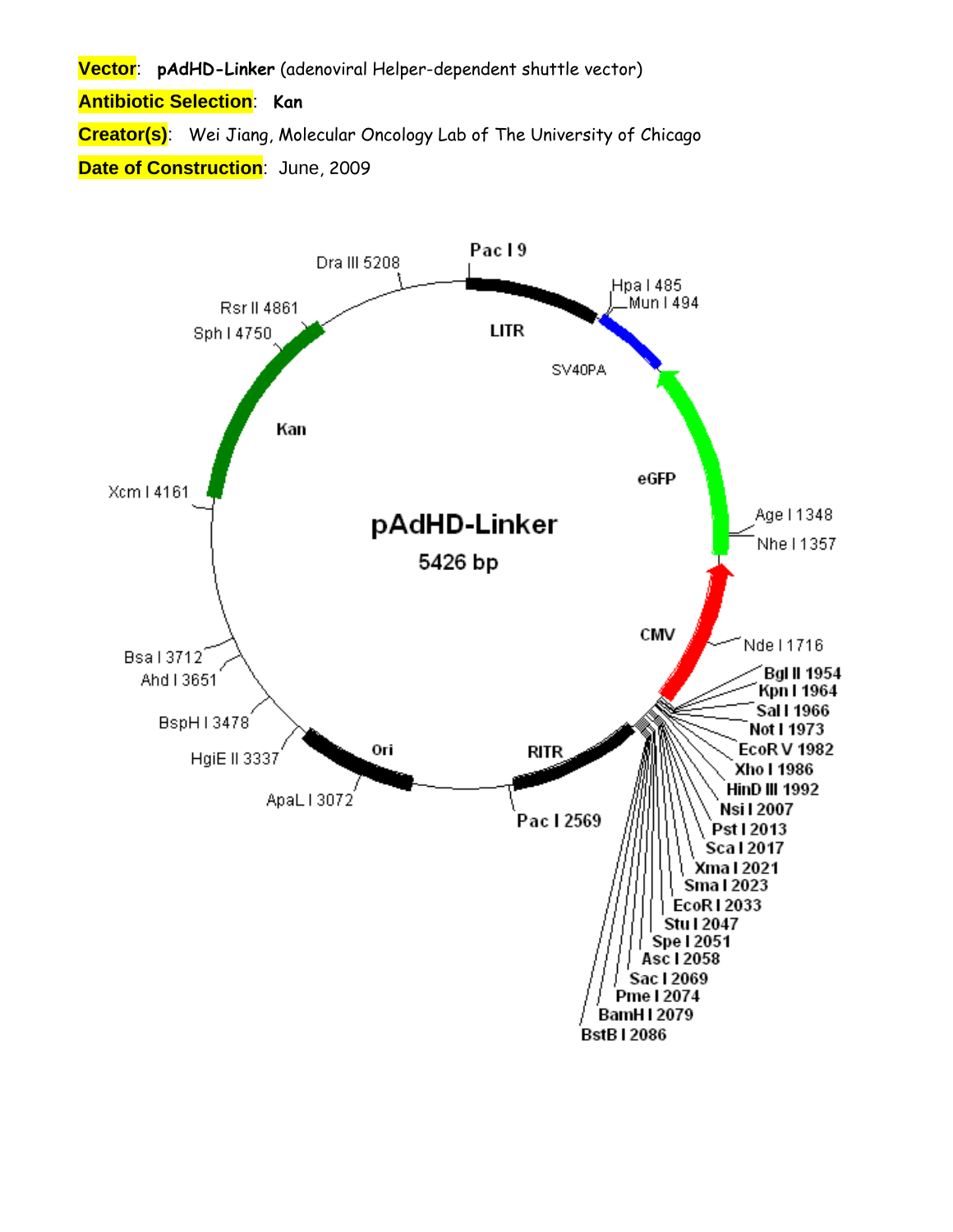## **pAdHD-Linker** (Help-dependent shuttle Ad vector)

NNNTTAATTAANNNTCCCTTCCAGCTCTCTGCCCCTTTTGGATTGAAGCCAATATGATAATGAGGGGGTGGAGTTTGTGACGTGGCGCGGGGCGTGGGAACGGGGC GGGTGACGTAGTAGTGTGGCGGAAGTGTGATGTTGCAAGTGTGGCGGAACACATGTAAGCGACGGATGTGGCAAAAGTGACGTTTTTGGTGTGCGCCGGTGTACAC AGGAAGTGACAATTTTCGCGCGGTTTTAGGCGGATGTTGTAGTAAATTTGGGCGTAACCGAGTAAGATTTGGCCATTTTCGCGGGAAAACTGAATAAGAGGAAGTG AAATCTGAATAATTTTGTGTTACTCATAGCGCGTAANNNCGCGTTAAGATACATTGATGAGTTTGGACAAACCACAACTAGAATGCAGTGAAAAAAATGCTTTATT TGTGAAATTTGTGATGCTATTGCTTTATTTGTAACCATTATAAGCTGCAATAAACAAGTTAACAACAACAATTGCATTCATTTTATGTTTCAGGTTCAGGGGGAGG TGTGGGAGGTTTTTTAAAGCAAGTAAAACCTCTACAAATGTGGTATGGCTGATTATGATCAGTTATCTAGATCCGGTGGATCTGAGTCCGGACTTGTACAGCTCGT CCATGCCGAGAGTGATCCCGGCGGCGGTCACGAACTCCAGCAGGACCATGTGATCGCGCTTCTCGTTGGGGTCTTTGCTCAGGGCGGACTGGGTGCTCAGGTAGTG GTTGTCGGGCAGCAGCACGGGGCCGTCGCCGATGGGGGTGTTCTGCTGGTAGTGGTCGGCGAGCTGCACGCTGCCGTCCTCGATGTTGTGGCGGATCTTGAAGTTC ACCTTGATGCCGTTCTTCTGCTTGTCGGCCATGATATAGACGTTGTGGCTGTTGTAGTTGTACTCCAGCTTGTGCCCCAGGATGTTGCCGTCCTCCTTGAAGTCGA TGCCCTTCAGCTCGATGCGGTTCACCAGGGTGTCGCCCTCGAACTTCACCTCGGCGCGGGTCTTGTAGTTGCCGTCGTCCTTGAAGAAGATGGTGCGCTCCTGGAC GTAGCCTTCGGGCATGGCGGACTTGAAGAAGTCGTGCTGCTTCATGTGGTCGGGGTAGCGGCTGAAGCACTGCACGCCGTAGGTCAGGGTGGTCACGAGGGTGGGC CAGGGCACGGGCAGCTTGCCGGTGGTGCAGATGAACTTCAGGGTCAGCTTGCCGTAGGTGGCATCGCCCTCGCCCTCGCCGGACACGCTGAACTTGTGGCCGTTTA CGTCGCCGTCCAGCTCGACCAGGATGGGCACCACCCCGGTGAACAGCTCCTCGCCCTTGCTCACCATGGTGGCGACCGGTAGCGCTAGCGGATCTGACGGTTCACT AAACCAGCTCTGCTTATATAGACCTCCCACCGTACACGCCTACCGCCCATTTGCGTCAATGGGGCGGAGTTGTTACGACATTTTGGAAAGTCCCGTTGATTTTGGT GCCAAAACAAACTCCCATTGACGTCAATGGGGTGGAGACTTGGAAATCCCCGTGAGTCAAACCGCTATCCACGCCCATTGATGTACTGCCAAAACCGCATCACCAT GGTAATAGCGATGACTAATACGTAGATGTACTGCCAAGTAGGAAAGTCCCATAAGGTCATGTACTGGGCATAATGCCAGGCGGGCCATTTACCGTCATTGACGTCA ATAGGGGGCGTACTTGGCATATGATACACTTGATGTACTGCCAAGTGGGCAGTTTACCGTAAATACTCCACCCATTGACGTCAATGGAAAGTCCCTATTGGCGTTA CTATGGGAACATACGTCATTATTGACGTCAATGGGCGGGGGTCGTTGGGCGGTCAGCCAGGCGGGCCATTTACCGTAAGTTATGTAACGCGGAACTCCATATATGG GCTATGAACTAATGACCCCGTAATTGATTACTATTANNNCTAGCAGATCTGGTACCGTCGACGCGGCCGCGATATCCTCGAGAAGCTTctagtATGCATCTGCAGA GTACTCCCGGGACGCGTGAATTCATCGATAGGCCTACTAGTGGCGCGCCGAGCTCGTTTAAACGGATCCTTCGAActagGCAAAATAGCACCCTCCCGCTCCAGAA CAACATACAGCGCTTCACAGCGGCAGCCTAACAGTCAGCCTTACCAGTAAAAAAGAAAACCTATTAAAAAAACACCACTCGACACGGCACCAGCTCAATCAGTCAC AGTGTAAAAAAGGGCCAAGTGCAGAGCGAGTATATATAGGACTAAAAAATGACGTAACGGTTAAAGTCCACAAAAAACACCCAGAAAACCGCACGCGAACCTACGC CCAGAAACGAAAGCCAAAAAACCCACAACTTCCTCAAATCGTCACTTCCGTTTTCCCACGTTACGTAACTTCCCATTTTAAGAAAACTACAATTCCCAACACATAC AAGTTACTCCGCCCTAAAACCTACGTCACCCGCCCCGTTCCCACGCCCCGCGCCACGTCACAAACTCCACCCCCTCATTATCATATTGGCTTCAATCCAAAATAAG GTATATTATTGATGATNNNTTAATTAAGGATCgatcCNNNCGGTGTGAAATACCGCACAGATGCGTAAGGAGAAAATACCGCATCAGGCGCTCTTCCGCTTCCTCG CTCACTGACTCGCTGCGCTCGGTCGTTCGGCTGCGGCGAGCGGTATCAGCTCACTCAAAGGCGGTAATACGGTTATCCACAGAATCAGGGGATAACGCAGGAAAGA ACATGTGAGCAAAAGGCCAGCAAAAGGCCAGGAACCGTAAAAAGGCCGCGTTGCTGGCGTTTTTCCATAGGCTCCGCCCCCCTGACGAGCATCACAAAAATCGACG CTCAAGTCAGAGGTGGCGAAACCCGACAGGACTATAAAGATACCAGGCGTTTCCCCCTGGAAGCTCCCTCGTGCGCTCTCCTGTTCCGACCCTGCCGCTTACCGGA TACCTGTCCGCCTTTCTCCCTTCGGGAAGCGTGGCGCTTTCTCATAGCTCACGCTGTAGGTATCTCAGTTCGGTGTAGGTCGTTCGCTCCAAGCTGGGCTGTGTGC ACGAACCCCCCGTTCAGCCCGACCGCTGCGCCTTATCCGGTAACTATCGTCTTGAGTCCAACCCGGTAAGACACGACTTATCGCCACTGGCAGCAGCCACTGGTAA CAGGATTAGCAGAGCGAGGTATGTAGGCGGTGCTACAGAGTTCTTGAAGTGGTGGCCTAACTACGGCTACACTAGAAGGACAGTATTTGGTATCTGCGCTCTGCTG AAGCCAGTTACCTTCGGAAAAAGAGTTGGTAGCTCTTGATCCGGCAAACAAACCACCGCTGGTAGCGGTGGTTTTTTTGTTTGCAAGCAGCAGATTACGCGCAGAA AAAAAGGATCTCAAGAAGATCCTTTGATCTTTTCTACGGGGTCTGACGCTCAGTGGAACGAAAACTCACGTTAAGGGATTTTGGTCATGAGATTATCAAAAAGGAT CTTCACCTAGATCCTTTTAAATTAAAAATGAAGTTTTAAATCAATCTAAAGTATATATGAGTAAACTTGGTCTGACAGTTACCAATGCTTAATCAGTGAGGCACCT ATCTCAGCGATCTGTCTATTTCGTTCATCCATAGTTGCCTGACTCCCCGTCGTGTAGATAACTACGATACGGGAGGGCTTACCATCTGGCCCCAGTGCTGCAATGA TACCGCGAGACCCACGCTCACCGGCTCCAGATTTATCAGCAATAAACCAGCCAGCCGGAAGGGCCGAGCGCAGAAGTGGTCCTGCAACTTTATCCGCCTCCATCCA GTCTATTAATTGTTGCCGGGAAGCTAGAGTAAGTAGTTCGCCAGTTAATAGTTTGCGCAACGTTGTTGNNNAAAAAGGATCTTCACCTAGATCCTTTTCACGTAGA AAGCCAGTCCGCAGAAACGGTGCTGACCCCGGATGAATGTCAGCTACTGGGCTATCTGGACAAGGGAAAACGCAAGCGCAAAGAGAAAGCAGGTAGCTTGCAGTGG GCTTACATGGCGATAGCTAGACTGGGCGGTTTTATGGACAGCAAGCGAACCGGAATTGCCAGCTGGGGCGCCCTCTGGTAAGGTTGGGAAGCCCTGCAAAGTAAAC TGGATGGCTTTCTCGCCGCCAAGGATCTGATGGCGCAGGGGATCAAGCTCTGATCAAGAGACAGGATGAGGATCGTTTCGCATGATTGAACAAGATGGATTGCACG CAGGTTCTCCGGCCGCTTGGGTGGAGAGGCTATTCGGCTATGACTGGGCACAACAGACAATCGGCTGCTCTGATGCCGCCGTGTTCCGGCTGTCAGCGCAGGGGCG CCCGGTTCTTTTTGTCAAGACCGACCTGTCCGGTGCCCTGAATGAACTGCAAGACGAGGCAGCGCGGCTATCGTGGCTGGCCACGACGGGCGTTCCTTGCGCAGCT GTGCTCGACGTTGTCACTGAAGCGGGAAGGGACTGGCTGCTATTGGGCGAAGTGCCGGGGCAGGATCTCCTGTCATCTCACCTTGCTCCTGCCGAGAAAGTATCCA TCATGGCTGATGCAATGCGGCGGCTGCATACGCTTGATCCGGCTACCTGCCCATTCGACCACCAAGCGAAACATCGCATCGAGCGAGCACGTACTCGGATGGAAGC CGGTCTTGTCGATCAGGATGATCTGGACGAAGAGCATCAGGGGCTCGCGCCAGCCGAACTGTTCGCCAGGCTCAAGGCGAGCATGCCCGACGGCGAGGATCTCGTC GTGACCCATGGCGATGCCTGCTTGCCGAATATCATGGTGGAAAATGGCCGCTTTTCTGGATTCATCGACTGTGGCCGGCTGGGTGTGGCGGACCGCTATCAGGACA TAGCGTTGGCTACCCGTGATATTGCTGAAGAGCTTGGCGGCGAATGGGCTGACCGCTTCCTCGTGCTTTACGGTATCGCCGCTCCCGATTCGCAGCGCATCGCCTT CTATCGCCTTCTTGACGAGTTCTTCTGAATTTTGTTAAAATTTTTGTTAAATCAGCTCATTTTTTAACCAATAGGCCGAAATCGGCAACATCCCTTATAAATCAAA AGAATAGACCGCGATAGGGTTGAGTGTTGTTCCAGTTTGGAACAAGAGTCCACTATTAAAGAACGTGGACTCCAACGTCAAAGGGCGAAAAACCGTCTATCAGGGC GATGGCCCACTACGTGAACCATCACCCAAATCAAGTTTTTTGCGGTCGAGGTGCCGTAAAGCTCTAAATCGGAACCCTAAAGGGAGCCCCCGATTTAGAGCTTGAC GGGGAAAGCCGGCGAACGTGGCGAGAAAGGAAGGGAAGAAAGCGAAAGGAGCGGGCGCTAGGGCGCTGGCAAGTGTAGCGGTCACGCTGCGCGTAACCACCACACC CGCGCGCTTAATGCGCCGNN

## **Unique enzymes in pAdHD-Linker:**

| Hpa I   | GTT AAC            | 485              |
|---------|--------------------|------------------|
| Mun I   | C`AATT,G           | 494              |
| Xba I   | T`CTAG,A           | 597 (methylated) |
| BspM II | T`CCGG,A           | 618              |
| BseR I  | GAGGAG 16/14       | 1311             |
| Age I   | A`CCGG, T          | 1348             |
| Nhe I   | G`CTAG, C          | 1357             |
| Nde I   | CA`TA,TG           | 1716             |
| Bgl II  | A`GATC,T           | 1954             |
| Acc65 I | G`GTAC,C           | 1960             |
| Asp718  | G`GTAC, C          | 1960             |
| Kpn I   | G,GTAC`C           | 1964             |
| Sal I   | G`TCGA, C          | 1966             |
| Acc I   | GT`MK,AC           | 1967             |
| Not I   | GC`GGCC,GC         | 1973             |
| ECOR V  | GAT ATC            | 1982             |
| PaeR7 I | C`TCGA, G          | 1986             |
| Xho I   | C`TCGA,G           | 1986             |
|         | HinD III A`AGCT, T | 1992             |
| Nsi I   | A, TGCA`T          | 2007             |
| Pst I   | C, TGCA`G          | 2013             |
| Sca I   | AGT   ACT          | 2017             |
| PspA I  | C`CCGG, G          | 2021             |
| Xma I   | C`CCGG, G          | 2021             |

|           |                                | 2023 |
|-----------|--------------------------------|------|
| Sma I     | $CCC$ GGG                      |      |
| EcoR I    | G`AATT, C                      | 2033 |
| Stu I     | AGG   CCT                      | 2047 |
| Spe I     | A`CTAG, T                      | 2051 |
| Asc I     | GG`CGCG,CC                     | 2058 |
| Sac I     | G, AGCT C                      | 2069 |
| Pme I     | CTTT   AAAC                    | 2074 |
| BamH I    | G`GATC, C                      | 2079 |
|           | BsiC I TT`CG,AA                | 2086 |
|           | BstB I TT`CG,AA                | 2086 |
| ApaL I    | G`TGCA,C                       | 3072 |
|           | HqiE II ACCNNNNNNGGT -1/133337 |      |
| BspH I    | $T$ CATG, A 3478               |      |
| Ahd I     | GACNN, N`NNGTC 3651            |      |
|           | Bsa I GGTCTC 7/11 3712         |      |
|           | Psp1406 I AA`CG,TT 3877        |      |
| Xcm I     | CCANNNN, N`NNNNTGG4161         |      |
|           | Tth111 I GACN`N,NGTC 4463      |      |
| Bsp1286 I | G, DGCH`C                      | 4648 |
| Sph I     | G, CATG`C                      | 4750 |
| Rsr II    | CG`GWC,CG                      | 4861 |
| Dra III   | CAC, NNN GTG 5208              |      |
|           | Number of enzymes = 46         |      |
|           |                                |      |

**The following enzymes do not cut in pAdHD-Linker:**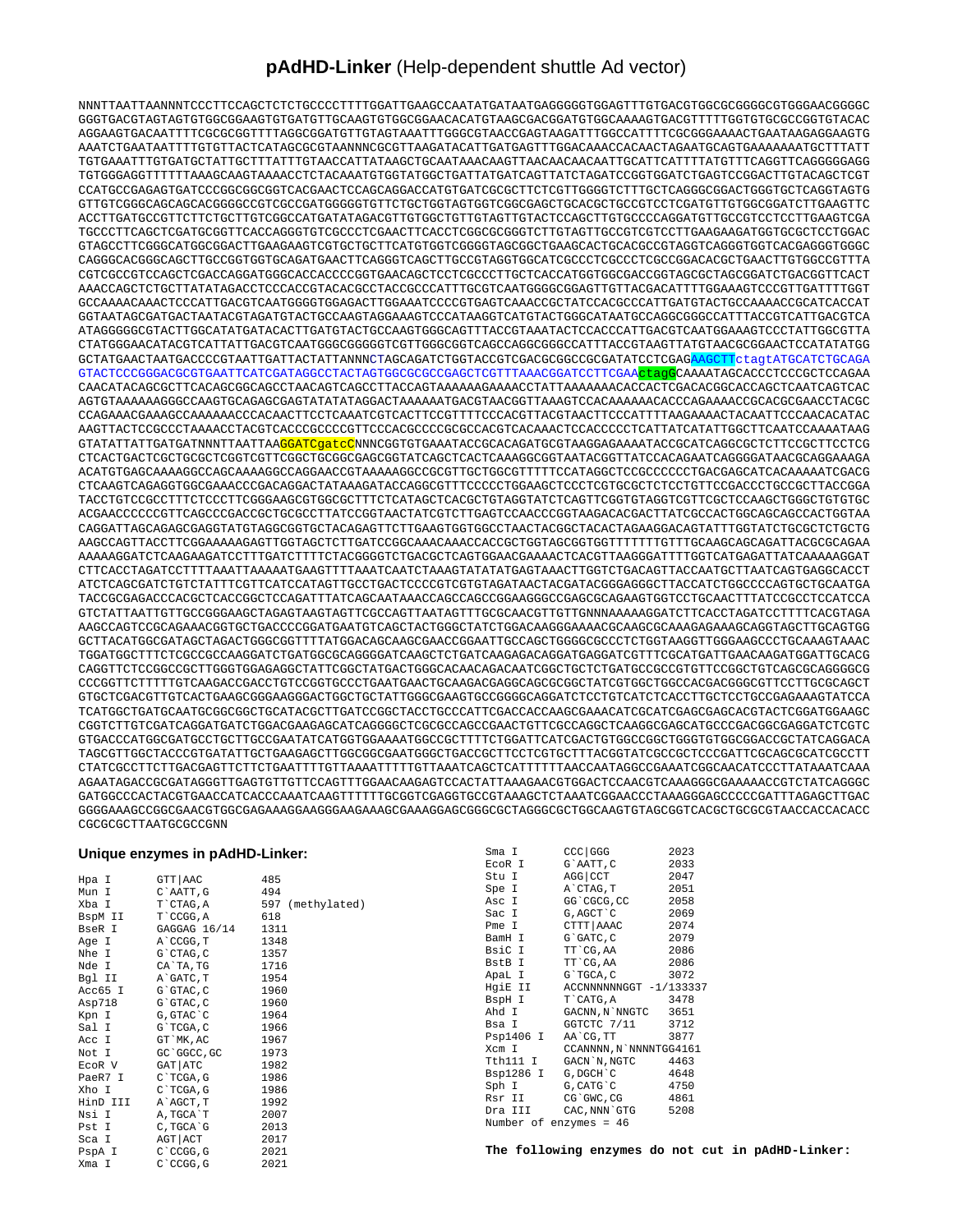| Afl II<br>Blp I    | Apa I<br>BsiW I |              | Avr II<br>BsmB I                    | Bbs I<br>Bsp120 I | Bbv II<br>Bst1107 I |                   |             | 2145<br>2803 | 2664<br>2958 | 2682<br>3101 | 2685<br>3166 |
|--------------------|-----------------|--------------|-------------------------------------|-------------------|---------------------|-------------------|-------------|--------------|--------------|--------------|--------------|
| BstE II            | BstX I          |              | Bsu36 I                             | Eco72 I           | ECON I              |                   |             | 3169         | 3375         | 3703         | 4151         |
| Eco0109 I<br>Pml I | Esp I<br>PpuM I |              | Fse I<br>Pvu I                      | Nru I<br>Sac II   | PflM I<br>Sfi I     |                   |             | 4254<br>4412 | 4306<br>4449 | 4317<br>4490 | 4407<br>4577 |
| Spl I              | Srf I           |              | Ssp I                               | Xca I             | Xmn I               |                   |             | 4580         | 4583         | 4819         | 4915         |
|                    |                 |              |                                     |                   |                     |                   |             | 4956         | 4970         | 5388         |              |
|                    |                 |              |                                     |                   |                     | Bsp1286 I         | (1)         | 4648         |              |              |              |
|                    |                 |              | pAdHD-Linker: sites sorted by name: |                   |                     | BspH I            | (1)         | 3478         |              |              |              |
| Aat II             | (4)             | 1509         | 1695                                | 1778              | 1831                | BspM I<br>BspM II | (3)<br>(1)  | 4003<br>618  | 4232         | 4613         |              |
| Acc I              | (1)             | 1967         |                                     |                   |                     | Bsr I             | (16)        | 729          | 1658         | 2166         | 3165         |
| Acc65 I            | (1)             | 1960         |                                     |                   |                     |                   |             | 3178         | 3292         | 3698         | 3816         |
| Aci I              | (69)            | 88           | 106                                 | 126               | 151                 |                   |             | 3859         | 3928         | 3973         | 4054         |
|                    |                 | 233<br>661   | 243<br>721                          | 294<br>834        | 658<br>972          | BsrB I            | (4)         | 4138<br>2113 | 4288<br>2691 | 4489<br>4958 | 5122<br>5352 |
|                    |                 | 1011         | 1078                                | 1119              | 1361                | BsrD I            | (2)         | 3712         | 4578         |              |              |
|                    |                 | 1422         | 1443                                | 1547              | 1580                | BsrG I            | (2)         | 207          | 626          |              |              |
|                    |                 | 1671         | 1838                                | 1852              | 1864                | BssH II           | (2)         | 2058         | 5409         |              |              |
|                    |                 | 1892         | 1972                                | 1976              | 2111                | BssS I            | (3)         | 1155         | 2931         | 4937         |              |
|                    |                 | 2141         | 2316                                | 2448              | 2469                | BstB I            | (1)         | 2086         |              |              | 1168         |
|                    |                 | 2487<br>2684 | 2598<br>2691                        | 2624<br>2712      | 2641<br>2803        | BstN I            | $(11)$ 927  | 1293         | 981<br>1668  | 1056<br>1861 | 2786         |
|                    |                 | 2831         | 2958                                | 2977              | 3098                |                   |             | 2907         | 2920         | 4732         |              |
|                    |                 | 3208         | 3343                                | 3352              | 3714                | BstU I            | (24)        | 88           | 231          | 233          | 294          |
|                    |                 | 3805         | 3932                                | 4055              | 4151                |                   |             | 350          | 360          | 693          | 1011         |
|                    |                 | 4254         | 4317                                | 4411              | 4475                |                   |             | 1892         | 1972         | 1978         | 2029         |
|                    |                 | 4576<br>4864 | 4579<br>4914                        | 4819<br>4930      | 4859<br>4956        |                   |             | 2060<br>3386 | 2322<br>3716 | 2489<br>4411 | 2805<br>4712 |
|                    |                 | 5098         | 5237                                | 5352              | 5379                |                   |             | 5100         | 5392         | 5409         | 5411         |
|                    |                 | 5407         |                                     |                   |                     | BstY I            | (15)        | 600          | 609          | 836          | 1363         |
| Afl III            | (4)             | 158          | 358                                 | 2027              | 2758                |                   |             | 1954         | 2079         | 3399         | 3410         |
| Age I              | (1)             | 1348         |                                     |                   |                     |                   |             | 3496         | 3508         | 3894         | 3906         |
| Aha II             | (6)             | 1506<br>4097 | 1692<br>4345                        | 1775              | 1828                | Cac8 I            | (33)        | 4158<br>804  | 4516<br>811  | 4762<br>1135 | 1183         |
| Ahd I              | (1)             | 3651         |                                     |                   |                     |                   |             | 1216         | 1359         | 1673         | 1866         |
| Alu I              | (30)            | 25           | 469                                 | 632               | 806                 |                   |             | 2060         | 2320         | 2689         | 2775         |
|                    |                 | 917          | 965                                 | 1181              | 1214                |                   |             | 2812         | 3372         | 3763         | 3997         |
|                    |                 | 1286         | 1319                                | 1386              | 1994                |                   |             | 4021         | 4072         | 4089         | 4239         |
|                    |                 | 2067         | 2214                                | 2700              | 2926                |                   |             | 4425<br>4744 | 4644         | 4710         | 4716         |
|                    |                 | 3016<br>3966 | 3062<br>4019                        | 3319<br>4045      | 3840<br>4091        |                   |             | 4847         | 4748<br>5311 | 4789<br>5354 | 4793<br>5368 |
|                    |                 | 4182         | 4451                                | 4909              | 5038                |                   |             | 5411         |              |              |              |
|                    |                 | 5256         | 5295                                |                   |                     | Cfr10 I           | (7)         | 202          | 1185         | 1348         | 3731         |
| Alw I              | $(22)$ 596      |              | 616                                 | 646               | 843                 |                   |             | 4664         | 4845         | 5309         |              |
|                    |                 | 1370         | 2075                                | 2086              | 2573                | Cla I             | (2)         | 2040         | 2576         |              |              |
|                    |                 | 2580<br>3503 | 3320<br>3504                        | 3406<br>3901      | 3406<br>3902        | Csp6 I            | (12)        | 208<br>1568  | 627<br>1619  | 909<br>1652  | 1411<br>1707 |
|                    |                 | 4165         | 4182                                | 4212              | 4523                |                   |             | 1732         | 1961         | 2016         | 4650         |
|                    |                 | 4590         | 4769                                |                   |                     | Dde I             | (6)         | 613          | 715          | 733          | 3033         |
| AlwN I             | (2)             | 3174         | 3969                                |                   |                     |                   |             | 3442         | 3608         |              |              |
| ApaL I             | (1)             | 3072         |                                     |                   |                     | Dpn I             | (29)        | 589          | 602          | 611          | 652          |
| Apo I              | (5)             | 257          | 430                                 | 2033              | 5010                |                   |             | 690          | 838          | 1365         | 1956         |
| Asc I              | (1)             | 5021<br>2058 |                                     |                   |                     |                   |             | 2081<br>3401 | 2575<br>3412 | 2579<br>3420 | 3326<br>3498 |
| Ase I              | (3)             | 5            | 2565                                | 3823              |                     |                   |             | 3510         | 3615         | 3896         | 3908         |
| Asp718             | (1)             | 1960         |                                     |                   |                     |                   |             | 4160         | 4177         | 4188         | 4207         |
| Ava I              | (2)             | 1986         | 2021                                |                   |                     |                   |             | 4518         | 4596         | 4677         | 4686         |
| Ava II             | (3)             | 680          | 3789                                | 4861              |                     |                   |             | 4764         |              |              |              |
| BamH I<br>Ban I    | (1)<br>(9)      | 2079<br>1300 | 1483                                | 1960              | 2207                | DpnII             | $(29)$ 587  | 688          | 600<br>836   | 609<br>1363  | 650<br>1954  |
|                    |                 | 3599         | 4096                                | 4344              | 4379                |                   |             | 2079         | 2573         | 2577         | 3324         |
|                    |                 | 5245         |                                     |                   |                     |                   |             | 3399         | 3410         | 3418         | 3496         |
| Ban II             | (3)             | 2069         | 4710                                | 5283              |                     |                   |             | 3508         | 3613         | 3894         | 3906         |
| Bbe I              | (2)             | 4100         | 4348                                |                   |                     |                   |             | 4158         | 4175         | 4186         | 4205         |
| Bbv I              | (10)            | 764          | 767<br>3180                         | 1190              | 2156<br>4418        |                   |             | 4516<br>4762 | 4594         | 4675         | 4684         |
|                    |                 | 3177<br>4460 | 4981                                | 3386              |                     | Dra I             | (4)         | 546          | 2074         | 3517         | 3536         |
| Bcl I              | (2)             | 587          | 4186                                |                   |                     | Dra III           | (1)         | 5208         |              |              |              |
| Bcn I              | (9)             | 656          | 1310                                | 2023              | 2024                | Drd I             | (3)         | 2866         | 4372         | 5163         |              |
|                    |                 | 3139         | 3835                                | 3953              | 4350                | Dsa I             | (3)         | 1337         | 1588         | 4777         |              |
| Bfa I              | (13) 397        | 4510         | 598                                 | 1358              | 1949                | Eae I             | (8)         | 283<br>4251  | 875<br>4425  | 1264<br>4816 | 1973<br>4843 |
|                    |                 | 1998         | 2052                                | 2091              | 3253                | Eag I             | (2)         | 1973         | 4251         |              |              |
|                    |                 | 3506         | 3841                                | 3904              | 4046                | Ear I             | (3)         | 2642         | 4689         | 4899         |              |
|                    |                 | 5359         |                                     |                   |                     | Eco47 III         | (2)         | 1356         | 2132         |              |              |
| Bgl I              | (4)             | 1672         | 1743                                | 1865              | 3771                | Eco57 I           | (6)         | 946          | 1143         | 1189         | 3305         |
| Bgl II<br>Bpm I    | (1)<br>(4)      | 1954<br>657  | 897                                 | 2099              | 3721                | ECOR I            | (1)         | 4490<br>2033 | 4922         |              |              |
| Bsa I              | (1)             | 3712         |                                     |                   |                     | ECOR II           | $(11)$ 925  |              | 979          | 1054         | 1166         |
| BsaA I             | (5)             | 1612         | 2397                                | 3918              | 4649                |                   |             | 1291         | 1666         | 1859         | 2784         |
|                    |                 | 5208         |                                     |                   |                     |                   |             | 2905         | 2918         | 4730         |              |
| BsaB I             | (2)             | 586          | 4204                                |                   |                     | ECOR V            | (1)         | 1982         |              |              |              |
| BsaH I             | (6)             | 1506<br>4097 | 1692<br>4345                        | 1775              | 1828                | Ehe I<br>Fnu4H I  | (2)<br>(39) | 4098<br>470  | 4346         | 753          | 756          |
| BsaJ I             | (13)            | 925          | 980                                 | 1004              | 1167                |                   |             | 807          | 659<br>814   | 1098         | 1120         |
|                    |                 | 1307         | 1337                                | 1588              | 2021                |                   |             | 1179         | 1973         | 1976         | 2142         |
|                    |                 | 2918         | 3950                                | 4154              | 4508                |                   |             | 2145         | 2664         | 2682         | 2685         |
|                    |                 | 4777         |                                     |                   |                     |                   |             | 2803         | 2958         | 3101         | 3166         |
| BsaW I             | (7)             | 603          | 618                                 | 1348              | 2964                |                   |             | 3169         | 3375         | 3703         | 4151         |
| BseR I             | (1)             | 3111<br>1311 | 4078                                | 4376              |                     |                   |             | 4254<br>4412 | 4306<br>4449 | 4317<br>4490 | 4407<br>4577 |
| Bsg I              | (4)             | 792          | 1116                                | 1213              | 2267                |                   |             | 4580         | 4583         | 4819         | 4915         |
| BsiC I             | (1)             | 2086         |                                     |                   |                     |                   |             | 4956         | 4970         | 5388         |              |
| BsiE I             | (6)             | 1349         | 1976                                | 2674              | 3098                | Fok I             | $(12)$ 184  |              | 258          | 942          | 1308         |
|                    |                 | 4254         | 5241                                |                   |                     |                   |             | 3617         | 3798         | 3967         | 4150         |
| BsiHKA I           | (5)             | 734<br>4648  | 2069                                | 3076              | 4458                | Fsp I             | (2)         | 4212<br>3873 | 4669<br>4447 | 4694         | 5058         |
| Bsm I              | (2)             | 406          | 499                                 |                   |                     | Gdi II            | (8)         | 876          | 1263         | 1972         | 1974         |
| BsmA I             | (3)             | 1515         | 3713                                | 4188              |                     |                   |             | 4250         | 4252         | 4815         | 4842         |
| BsmF I             | (5)             | 1454         | 1622                                | 1773              | 2038                | Gsu I             | (4)         | 658          | 898          | 2100         | 3722         |
|                    |                 | 4496         |                                     |                   |                     | Hae I             | (6)         | 285          | 2047         | 2773         | 2784         |
| BsoF I             | $(39)$ 470      | 807          | 659<br>814                          | 753<br>1098       | 756<br>1120         | Hae II            | (8)         | 3236<br>1358 | 4427<br>2134 | 2636         | 3006         |
|                    |                 | 1179         | 1973                                | 1976              | 2142                |                   |             | 4100         | 4348         | 5359         | 5367         |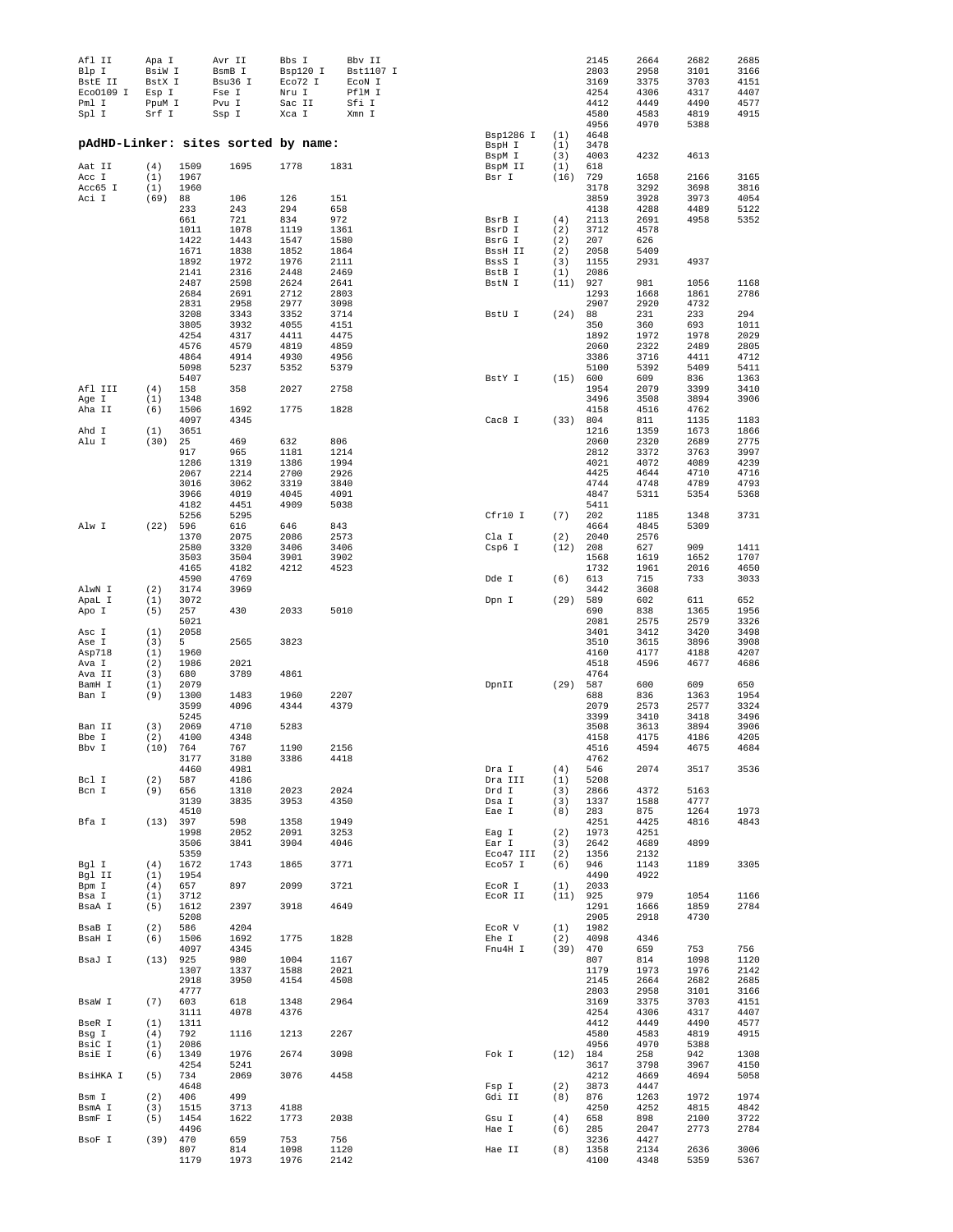| Hae III            | (22)        | 285          | 765          | 877          | 1166         | MspA1 I               | (5)         | 2141         | 3100         | 3345         | 4091         |
|--------------------|-------------|--------------|--------------|--------------|--------------|-----------------------|-------------|--------------|--------------|--------------|--------------|
|                    |             | 1266         | 1675         | 1868         | 1975         |                       |             | 4451         |              |              |              |
|                    |             | 2047<br>2802 | 2241<br>3236 | 2773<br>3694 | 2784<br>3774 | Mun I                 | (1)         | 494<br>4847  | 5311         |              |              |
|                    |             | 4253         | 4427         | 4818         | 4845         | Nae I<br>Nar I        | (2)<br>(2)  | 4097         | 4345         |              |              |
|                    |             | 5058         | 5200         |              |              | Nci I                 | (9)         | 655          | 1309         | 2022         | 2023         |
| Hga I              | (5)         | 1422         | 1977         | 2034         | 2868         |                       |             | 3138         | 3834         | 3952         | 4349         |
|                    |             | 3446         |              |              |              |                       |             | 4509         |              |              |              |
| HgiA I             | (5)         | 734<br>4648  | 2069         | 3076         | 4458         | Nco I<br>Nde I        | (3)<br>(1)  | 1337<br>1716 | 1588         | 4777         |              |
| HgiE II            | (1)         | 3337         |              |              |              | NgoM I                | (2)         | 4845         | 5309         |              |              |
| Hha I              | (36)        | 88           | 202          | 233          | 350          | Nhe I                 | (1)         | 1357         |              |              |              |
|                    |             | 695          | 1011         | 1052         | 1357         | Nla III               | (17)        | 162          | 642          | 687          | 882          |
|                    |             | 2060         | 2062         | 2133         | 2491         |                       |             | 1077         | 1107         | 1341         | 1592         |
|                    |             | 2635         | 2668         | 2938         | 3005         |                       |             | 1652         | 2762         | 3482         | 4038         |
|                    |             | 3105<br>3874 | 3279<br>4001 | 3388<br>4099 | 3781<br>4170 |                       |             | 4219<br>4807 | 4564         | 4750         | 4781         |
|                    |             | 4339         | 4347         | 4411         | 4448         | Nla IV                | (17)        | 764          | 1302         | 1485         | 1962         |
|                    |             | 4714         | 4974         | 5358         | 5366         |                       |             | 2081         | 2209         | 2790         | 2829         |
|                    |             | 5392         | 5411         | 5413         | 5422         |                       |             | 3601         | 3695         | 3736         | 4098         |
| HinC II<br>Hind II | (2)<br>(2)  | 485<br>485   | 1968<br>1968 |              |              |                       |             | 4346<br>5280 | 4381         | 5247         | 5268         |
| HinD III           | (1)         | 1992         |              |              |              | Not I                 | (1)         | 1973         |              |              |              |
| Hinf I             | (10)        | 615          | 1539         | 2658         | 2733         | Nsi I                 | (1)         | 2007         |              |              |              |
|                    |             | 3129         | 3646         | 4830         | 4964         | Nsp7524 I             | (3)         | 158          | 2758         | 4746         |              |
|                    |             | 5135         | 5157         |              |              | NspB II               | (5)         | 2141         | 3100         | 3345         | 4091         |
| HinI I             | (6)         | 1506<br>4097 | 1692<br>4345 | 1775         | 1828         | NspH I                | (3)         | 4451<br>162  | 2762         | 4750         |              |
| HinP I             | (36)        | 86           | 200          | 231          | 348          | Pac I                 | (2)         | 9            | 2569         |              |              |
|                    |             | 693          | 1009         | 1050         | 1355         | PaeR7 I               | (1)         | 1986         |              |              |              |
|                    |             | 2058         | 2060         | 2131         | 2489         | Pal I                 | (22)        | 285          | 765          | 877          | 1166         |
|                    |             | 2633         | 2666         | 2936         | 3003         |                       |             | 1266         | 1675         | 1868         | 1975         |
|                    |             | 3103<br>3872 | 3277<br>3999 | 3386<br>4097 | 3779<br>4168 |                       |             | 2047<br>2802 | 2241<br>3236 | 2773<br>3694 | 2784<br>3774 |
|                    |             | 4337         | 4345         | 4409         | 4446         |                       |             | 4253         | 4427         | 4818         | 4845         |
|                    |             | 4712         | 4972         | 5356         | 5364         |                       |             | 5058         | 5200         |              |              |
|                    |             | 5390         | 5409         | 5411         | 5420         | Ple I                 | (4)         | 623          | 1547         | 3137         | 5143         |
| Hpa I              | (1)         | 485          |              |              |              | Pme I                 | (1)         | 2074         |              |              |              |
| Hpa II             | (27)        | 203<br>1186  | 604<br>1246  | 619<br>1309  | 655<br>1349  | Psp1406 I<br>PspA I   | (1)<br>(1)  | 3877<br>2021 |              |              |              |
|                    |             | 2022         | 2965         | 3112         | 3138         | Pst I                 | (1)         | 2013         |              |              |              |
|                    |             | 3328         | 3732         | 3766         | 3833         | Pvu II                | (2)         | 4091         | 4451         |              |              |
|                    |             | 3952         | 4079         | 4250         | 4327         | Rsa I                 | (12)        | 209          | 628          | 910          | 1412         |
|                    |             | 4349         | 4377         | 4508         | 4598         |                       |             | 1569         | 1620         | 1653         | 1708         |
| Hph I              | (13) 120    | 4665         | 4846<br>841  | 5310<br>970  | 994          | Rsr II                | (1)         | 1733<br>4861 | 1962         | 2017         | 4651         |
|                    |             | 1322         | 1327         | 1578         | 2458         | Sac I                 | (1)         | 2069         |              |              |              |
|                    |             | 3495         | 3722         | 3893         | 4524         | Sal I                 | (1)         | 1966         |              |              |              |
|                    |             | 5210         |              |              |              | Sap I                 | (3)         | 2642         | 4689         | 4899         |              |
| Kas I              | (2)         | 4096         | 4344         |              |              | Sau3A I               | (29)        | 587          | 600          | 609          | 650          |
| Kpn I<br>Mae I     | (1)<br>(13) | 1964<br>397  | 598          | 1358         | 1949         |                       |             | 688<br>2079  | 836<br>2573  | 1363<br>2577 | 1954<br>3324 |
|                    |             | 1998         | 2052         | 2091         | 3253         |                       |             | 3399         | 3410         | 3418         | 3496         |
|                    |             | 3506         | 3841         | 3904         | 4046         |                       |             | 3508         | 3613         | 3894         | 3906         |
|                    |             | 5359         |              |              |              |                       |             | 4158         | 4175         | 4186         | 4205         |
| Mae II             | (26)        | 81           | 113          | 187          | 889          |                       |             | 4516         | 4594         | 4675         | 4684         |
|                    |             | 1060         | 1273<br>1775 | 1506         | 1611         | Sau96 I               | (11)        | 4762         |              |              | 1673         |
|                    |             | 1692<br>2279 | 2391         | 1816<br>2396 | 1828<br>2462 |                       |             | 680<br>1866  | 763<br>2239  | 1164<br>3693 | 3772         |
|                    |             | 2494         | 3461         | 3877         | 3917         |                       |             | 3789         | 4861         | 5199         |              |
|                    |             | 4461         | 4648         | 5152         | 5164         | Sca I                 | (1)         | 2017         |              |              |              |
|                    |             | 5207         | 5317         |              |              | ScrF I                | (20)        | 655          | 927          | 981          | 1056         |
| Mae III            | (28)        | 77<br>266    | 109<br>337   | 183<br>455   | 218<br>663   |                       |             | 1168<br>1861 | 1293<br>2022 | 1309<br>2023 | 1668<br>2786 |
|                    |             | 1152         | 1450         | 1799         | 1886         |                       |             | 2907         | 2920         | 3138         | 3834         |
|                    |             | 2222         | 2280         | 2373         | 2392         |                       |             | 3952         | 4349         | 4509         | 4732         |
|                    |             | 2397         | 2441         | 2463         | 2495         | Sec I                 | $(13)$ 925  |              | 980          | 1004         | 1167         |
|                    |             | 3114         | 3177         | 3293         | 3576         |                       |             | 1307         | 1337         | 1588         | 2021         |
| Mbo I              | (29)        | 4465<br>587  | 4771<br>600  | 5381<br>609  | 5393<br>650  |                       |             | 2918<br>4777 | 3950         | 4154         | 4508         |
|                    |             | 688          | 836          | 1363         | 1954         | SfaN I                | $(16)$ 429  |              | 846          | 945          | 960          |
|                    |             | 2079         | 2573         | 2577         | 3324         |                       |             | 1236         | 1590         | 2013         | 2596         |
|                    |             | 3399         | 3410         | 3418         | 3496         |                       |             | 2634         | 2854         | 4304         | 4559         |
|                    |             | 3508         | 3613         | 3894         | 3906         |                       |             | 4643         | 4707         | 4775         | 4982         |
|                    |             | 4158<br>4516 | 4175<br>4594 | 4186<br>4675 | 4205<br>4684 | Sfc I<br>Sma I        | (3)<br>(1)  | 2009<br>2023 | 3023         | 3214         |              |
|                    |             | 4762         |              |              |              | SnaB I                | (2)         | 1612         | 2397         |              |              |
| Mbo II             | (12)        | 856          | 1049         | 1052         | 1097         | Spe I                 | (1)         | 2051         |              |              |              |
|                    |             | 2630         | 3419         | 3492         | 3890         | Sph I                 | (1)         | 4750         |              |              |              |
| Mlu I              |             | 4705         | 4915<br>2027 | 4997         | 5347         | Stu I                 | (1)<br>(4)  | 2047<br>1337 |              | 4154         | 4777         |
| Mme I              | (2)<br>(3)  | 358<br>2972  | 3156         | 5184         |              | Sty I<br>Taq I        | (18) 823    |              | 1588<br>952  | 967          | 994          |
| Mnl I              | (32)        | 56           | 304          | 521          | 530          |                       |             | 1288         | 1967         | 1987         | 2040         |
|                    |             | 569          | 830          | 950          | 1001         |                       |             | 2086         | 2200         | 2576         | 2858         |
|                    |             | 1013         | 1151         | 1244         | 1250         |                       |             | 4458         | 4614         | 4638         | 4674         |
|                    |             | 1331<br>2374 | 1411<br>2521 | 1994<br>2656 | 2116<br>2866 | Tfi I                 | (3)         | 4836<br>2733 | 5241<br>4830 | 4964         |              |
|                    |             | 2939         | 3190         | 3590         | 3671         | Tsp45 I               | (13)        | 77           | 109          | 183          | 218          |
|                    |             | 3817         | 4110         | 4196         | 4260         |                       |             | 663          | 1152         | 2222         | 2373         |
|                    |             | 4396         | 4753         | 4945         | 5236         |                       |             | 2463         | 2495         | 4465         | 4771         |
| Msc I              | (2)         | 285          | 4427<br>9    |              | 484          |                       |             | 5381         |              |              |              |
| Mse I              | (24)        | 5<br>545     | 1943         | 363<br>2073  | 2185         | Tth111 I<br>Tth111 II | (1)<br>(5)  | 4463<br>859  | 3347         | 3356         | 3386         |
|                    |             | 2288         | 2411         | 2565         | 2569         |                       |             | 4781         |              |              |              |
|                    |             | 3464         | 3516         | 3521         | 3535         | Vsp I                 | (3)         | 5            | 2565         | 3823         |              |
|                    |             | 3588         | 3823         | 3862         | 5018         | Xba I                 | (1)         | 597          |              |              |              |
|                    |             | 5030         | 5047         | 5145         | 5415         | Xcm I                 | (1)         | 4161         |              |              |              |
| Msl I<br>Msp I     | (2)<br>(27) | 1587<br>203  | 4782<br>604  | 619          | 655          | Xho I<br>Xho II       | (1)<br>(15) | 1986<br>600  | 609          | 836          | 1363         |
|                    |             | 1186         | 1246         | 1309         | 1349         |                       |             | 1954         | 2079         | 3399         | 3410         |
|                    |             | 2022         | 2965         | 3112         | 3138         |                       |             | 3496         | 3508         | 3894         | 3906         |
|                    |             | 3328         | 3732         | 3766         | 3833         |                       |             | 4158         | 4516         | 4762         |              |
|                    |             | 3952         | 4079         | 4250         | 4327         | Xma I                 | (1)         | 2021         |              |              |              |
|                    |             | 4349<br>4665 | 4377<br>4846 | 4508<br>5310 | 4598         | Xma III               | (2)         | 1973         | 4251         |              |              |
|                    |             |              |              |              |              |                       |             |              |              |              |              |